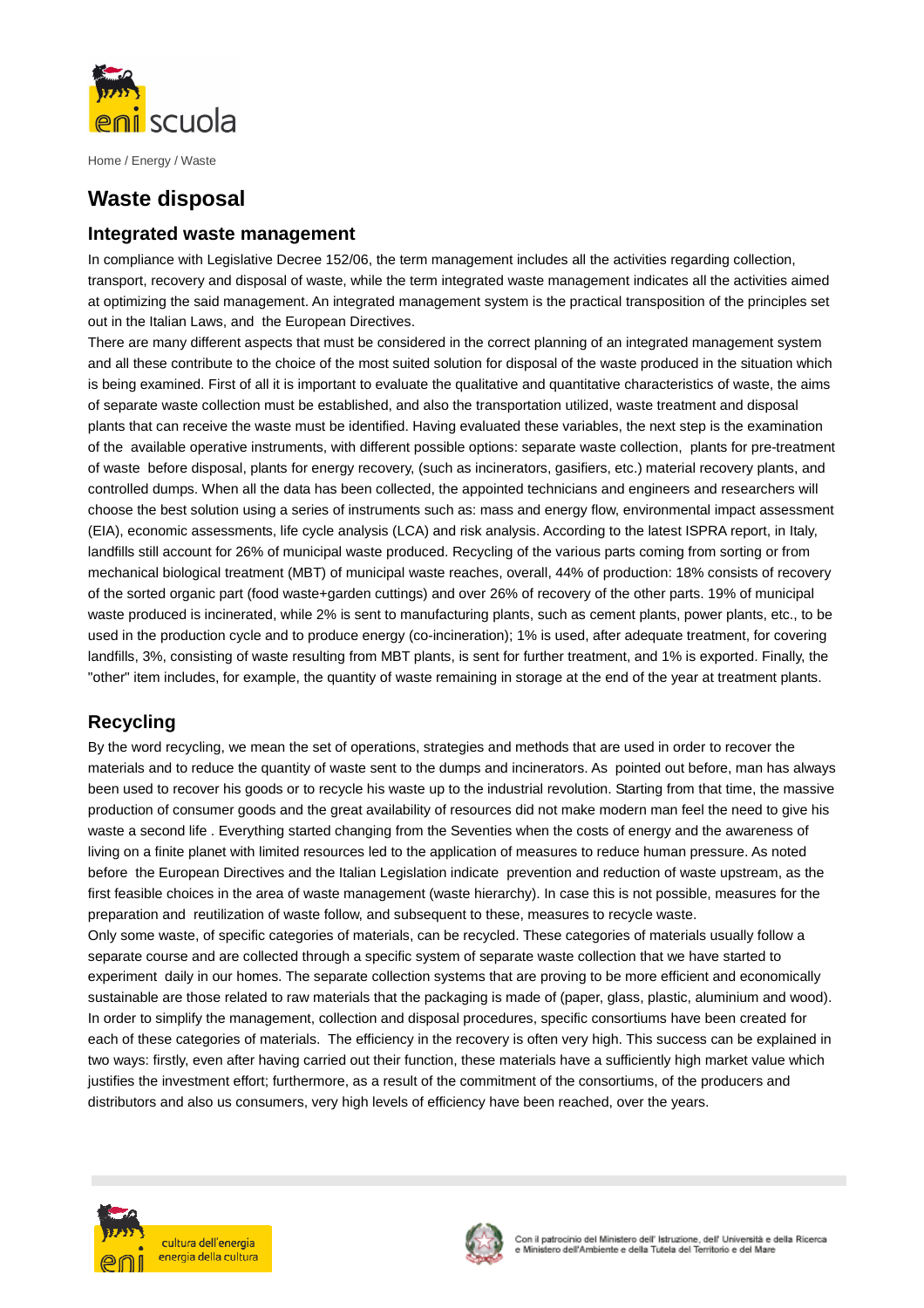

Home / Energy / Waste

#### **Incineration**

Incineration, with energy recovery (Waste to Energy systems) is another solution to dispose of waste and consists in the combustion of waste in order to:

- decrease the volume and weight of the material;
- to completely oxidize the waste into  $CO<sub>2</sub>$  and  $H<sub>2</sub>O$ ;
- recover the energy content of the waste;
- sterilize the residues

The characteristics of waste produced in our homes is such that other fuel is not required for its combustion, the waste that is fed into the incinerators is sufficient, alone, for the combustion. What happens to the waste during the process? The carbon, hydrogen and sulphur content of the waste is oxidized forming  $CO<sub>2</sub>$ , H<sub>2</sub>O and SO<sub>2</sub>. The humidity in the waste is transformed into steam, while the presence of halogens (Cl, F, Br) and Nitrogen produce acid substances and Nitrogen oxide (NOx) respectively. Lastly the metals may undergo phenomena of volatilization and inert matter becomes slag. A simplified Waste to Energy plant includes a front pit, i.e. a separate area where the waste arrives that limits the spread of bad odours, an accumulation and mixing pit, where the waste is dumped and the incinerator. Incineration provides a series of advantages among which maximum reduction of the volume of the waste and energy recovery, but also a series of disadvantages that involve numerous problems, such as control of the polluting substances produced during combustion, disposal of the residues and a particularly complex management.

Even though in Italy this solution has often been prevented and is scarcely utilized (only 19% of the waste at present is incinerated), in Europe it is a widely prevalent type of plant solution and many cities use the energy produced by their waste, in order to guarantee operation of their systems.

## **The waste dump or landfill**

In the controlled type of dump, waste is deposited in layers on the ground, in a suited and monitored manner, so as to minimize the negative effects on the environment and on human beings. Thus pollution of surface and underground water is prevented and controlled, as also emissions of unpleasant or toxic substances, and all efforts are made to reduce the aesthetical impact. Even though the disposal of waste in dumps is the least efficient type of waste management, in Italy this is still the solution that is mostly adopted in almost one case out of two. Dumps can be subdivided into three different areas: an internal mass, which is the largest area, where degradation of putrescible waste takes place in absence of oxygen (anaerobic degradation with the formation of biogas), a superficial layer, that acts as an interface between the solid mass and the air; the leachate, the liquid produced by rain water percolating in the waste and the humidity content of the waste. Waste dumps are created by successively filling layers of a suited height (maximum 2.5 m) starting from a bottom layer that has been suitably waterproofed with natural materials (clay or a mixture of sand and bentonite) or artificial materials (geomembrane made of PE and PVC). Once the layer of waste has been laid down, it is compacted with mechanical equipment (bulldozers or compactors) to decrease the volume these occupy, up to a density of about 800 kg of waste per cubic metre. Every day, the waste is covered with inert material such as soil or gravel, and when the dump is fully filled, it is entirely covered with vegetative land, and usually it is converted into a green area. An important element of the dump, are the drainage system and the system for the collection of biogas and the leachate, to avoid contamination of the area.

All this occurs in controlled waste dumps, however often the dumps are associated with very negative characteristics,